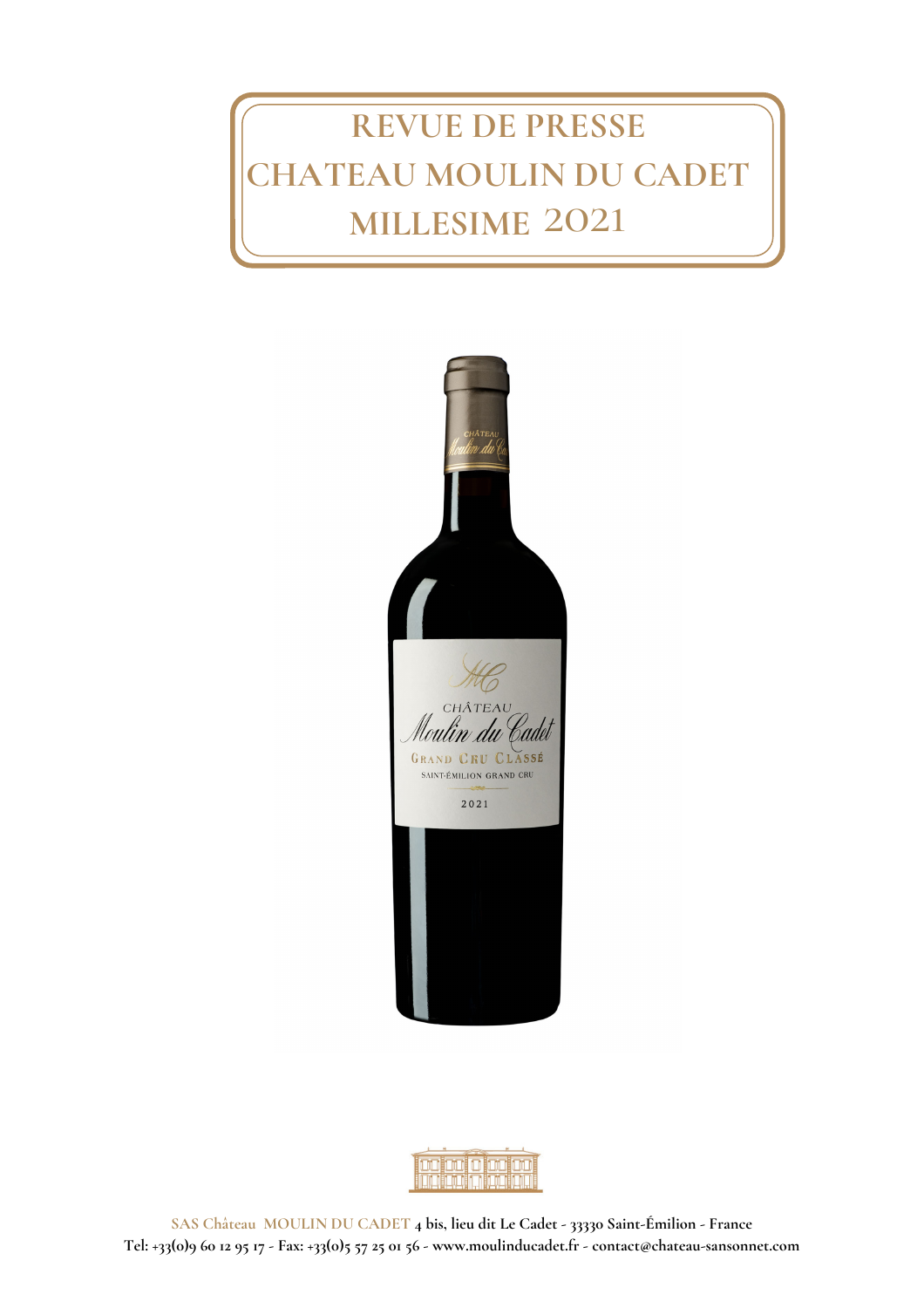## **Récapitulatifs des notes - Millésime 2021**

## **MEDIA DEGUSTATEUR NOTES/100**

| <b>JEB DUNNUCK</b>                                               | <b>Jeb Dunnuck</b>      | 92/94 |
|------------------------------------------------------------------|-------------------------|-------|
| vinous                                                           | Antonio Galloni         | 90/92 |
| <b>JAMESSUCKLING.COM T</b>                                       | James Suckling          | 90/91 |
|                                                                  | <b>William Kelley</b>   | 89/91 |
| <b>BERNARD</b><br><b>JRTSCI</b><br>HÉMATICIEN ET L'EXPERTISE DES | <b>Bernard BURTSCHY</b> | 93/94 |
| JANE ANSON<br>Inside bordeaux                                    | Jane Anson              | 90    |
| vinous                                                           | <b>Neal Martin</b>      | 89/91 |
| falstaff                                                         | <b>Peter Moser</b>      | 90    |
|                                                                  | Marcus Del Monego       | 93    |



**SAS Château MOULIN DU CADET 4 bis, lieu dit Le Cadet - 33330 Saint-Émilion - France** Tel: +33(0)9 60 12 95 17 - Fax: +33(0)5 57 25 01 56 - www.moulinducadet.fr - contact@chateau-sansonnet.com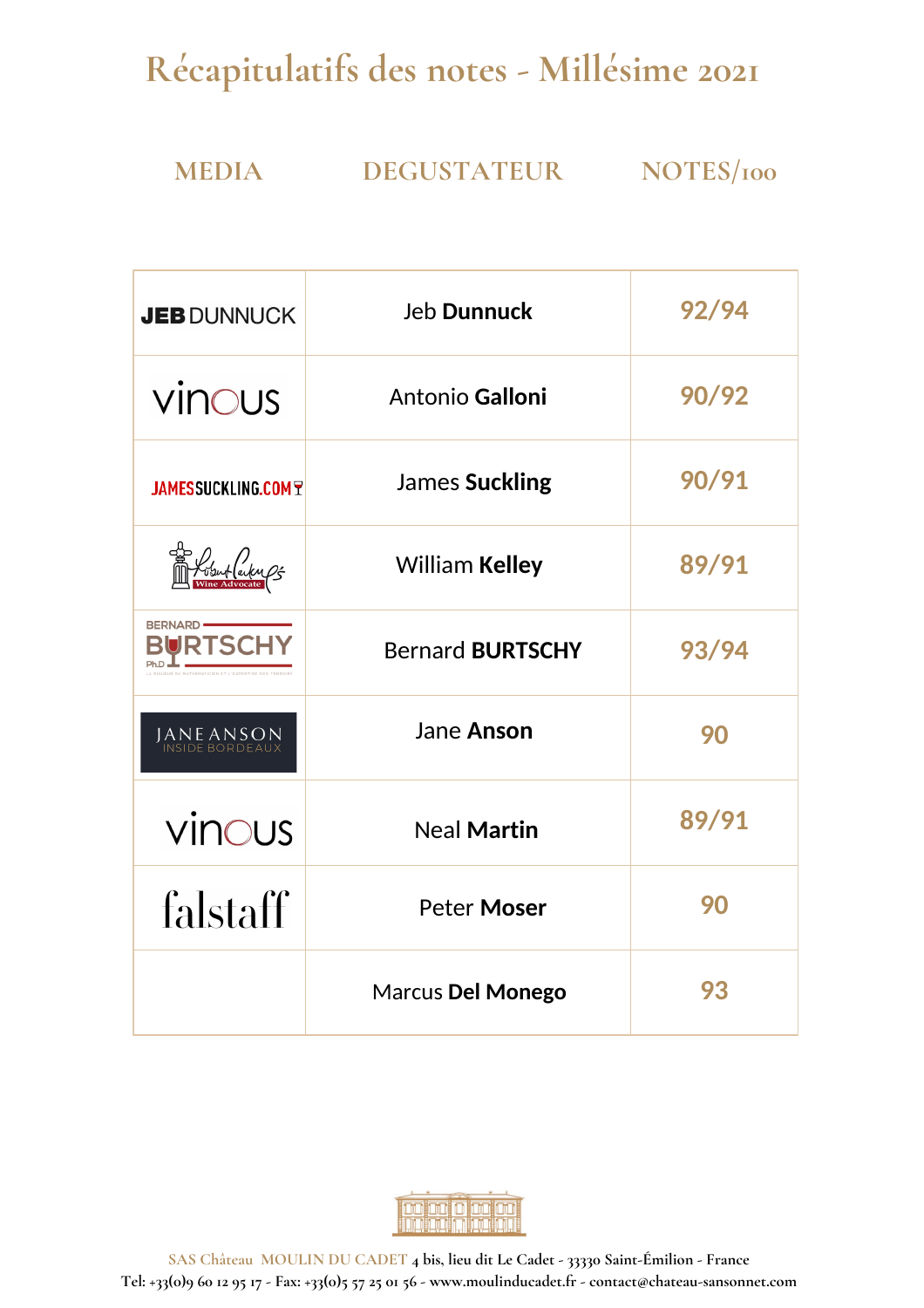## **Château Moulin du Cadet - Millésime 2021**

#### **JEBDUNNUCK.COM – Jeb DUNNUCK – June 2022**

#### Score : **92-94/100**

Coming from a tiny 2.85-hectare vineyard purchased by the Lefévère family in 2015, the 2021 Château Moulin du Cadet is all Merlot (the vineyard is 100% Merlot as well) that will spend 16 months in 70% new barrels. Pulled from roughly 85% of the production, it offers a deep purple hue to go with medium-bodied aromas and flavors of blackberries, cassis, crushed violets, and hints of chocolate, with subtle background oak. Nicely concentrated on the palate, with terrific balance and the vintage's elegance and purity front and center, it's going to drink nicely right out of the gate yet have 15+ years of longevity. Tasted twice.

#### **VINOUS MEDIA - Antonio Galoni – April 2022**

#### Score : **90-92/100**

The 2021 Moulin du Cadet is supple, forward andvery easy to like. Bright acidsand a kick of blood orange perkup a core of red/purplish berry fruit. Floral accentslend further brightness to a pretty Saint-Emilion that will drink well upon release.Tasted two times

## **Robertparker.com - William Kelley - April 2022**

#### Score : **89/91/100**

"The 2021 Moulin du Cadet exhibits aromas of berries and cherries mingled with hints of raw cocoa and licorice. Medium to full-bodied, velvety and textural, with powdery tannins that assert themselves on the finish, it's a fine effort from this 2.8-hectare estate on Saint-Émilion's north slope. Soils here are molasses du Fronsadais, and Moulin du Cadet exhibits a very different grain of tannin from sister château Villemaurine."

#### **JAMESSUCKLING.COM – James SUCKLING – May 2022**

Score : **90-91/100**

"A fine-tannined and refined young red with blackberry, crushed stone and orange peel. Medium body. Medium finish."